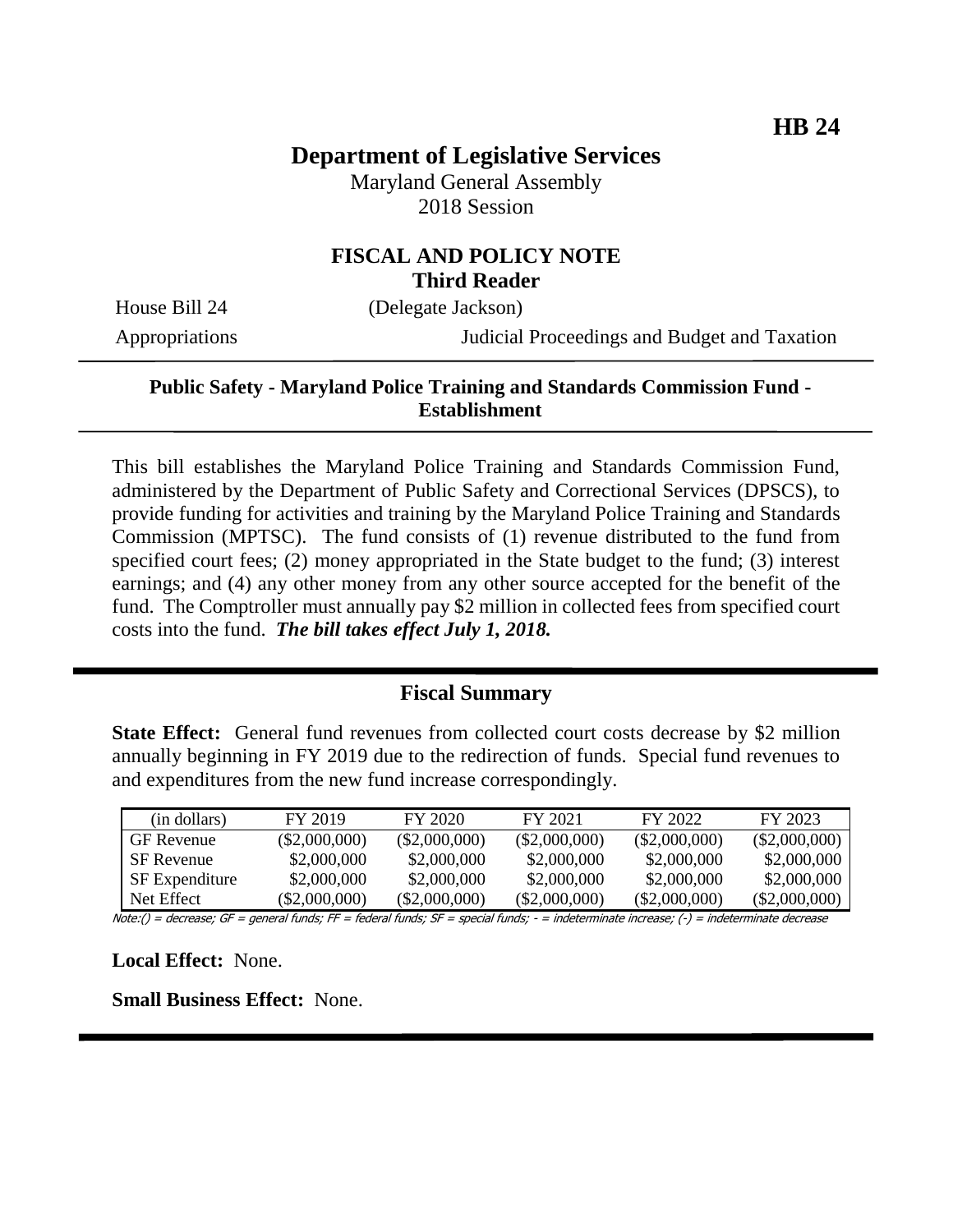# **Analysis**

**Bill Summary:** The fund may be used only to provide funding to MPTSC, and expenditures from the fund may be made only in accordance with the State budget. Money distributed from the fund must be used to supplement, but not supplant, any other funding for MPTSC.

The fund is subject to audit by the legislative auditor, as specified.

## **Current Law/Background:**

### *The Maryland Police Training and Standards Commission*

Chapter 519 of 2016 reconstituted the former Police Training Commission as MPTSC, an independent commission within DPSCS. MPTSC operates approved police training schools and prescribes standards for and certifies schools that offer police and security training. In consultation and cooperation with various entities, it also sets minimum qualifications for instructors and certifies qualified instructors for approved training schools.

MPTSC certifies persons as police officers who have met commission standards, including submission to a criminal history records check and a specified psychological evaluation. An individual who is not satisfactorily trained in the 12-month probationary period may not be employed as a police officer, and a police officer may not serve after certification has been revoked, suspended, or allowed to lapse.

Training for the certification of law enforcement officers in the State may be conducted at MPTSC facilities or at any of 20 police training academies in the State certified by MPTSC. There are approximately 16,500 certified police officers in Maryland.

The Governor's proposed fiscal 2019 budget includes a total of \$9.7 million for the Police and Correctional Training Commissions (PCTC), which includes MPTSC and the Correctional Training Commission (CTC). Specifically, the Governor's proposed fiscal 2019 budget includes \$7.7 million in general funds, \$0.4 million in special funds, \$0.5 million in federal funds, and \$1.0 million in reimbursable funds.

#### *Court Costs*

Court costs of \$22.50 are imposed on a defendant in a traffic case, including parking and impounding cases, contested automated enforcement cases, and contested cases of unlawful litter disposal. Such costs are also applicable to cases in which the defendant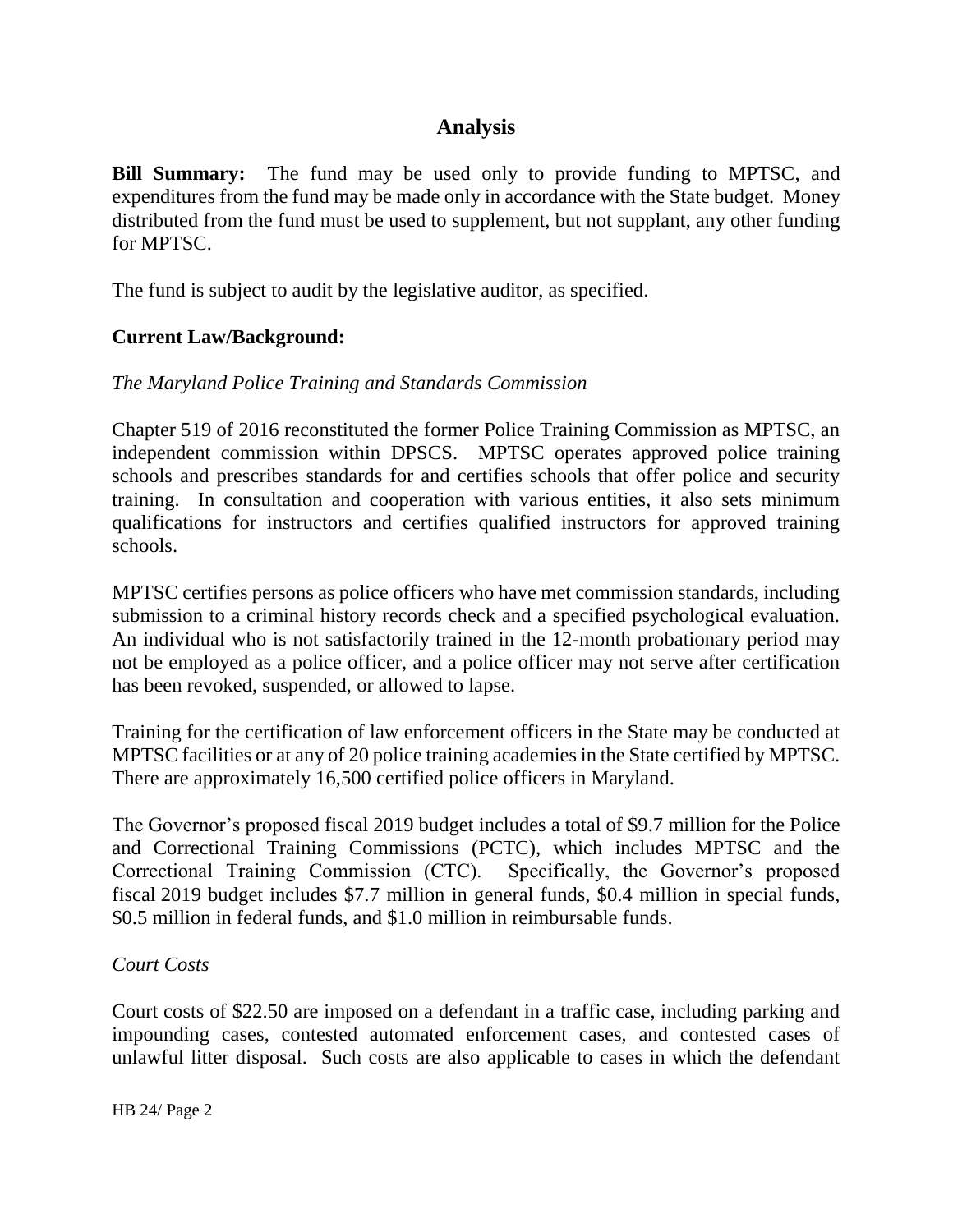waives the right to trial and instead pays the applicable fine or penalty deposit. Court costs of \$22.50 are also imposed on a defendant in a District Court criminal case.

From these costs (as well as costs collected in uncontested cases, as specified), the Comptroller must pay \$500,000 annually into the Criminal Injuries Compensation Fund, a special fund within DPSCS that provides financial assistance for innocent victims of crime. The Comptroller must also pay \$125,000 annually from those court costs to the Victim and Witness Protection and Relocation Fund, which is a special fund administered by the State's Attorneys' coordinator that is used to carry out the Victim and Witness Protection and Relocation Program.

For specified jailable and nonjailable traffic cases in the District Court, a \$7.50 surcharge is also imposed under § 7-301(f) of the Courts Article.

If the defendant is convicted of a jailable traffic offense or criminal offense in the District Court, an additional \$35 in court costs is imposed under § 7-409(c) of the Courts Article. If the defendant is convicted of a nonjailable traffic offense in the District Court, an additional court cost of \$3 is imposed under § 7-409(d) of the Courts Article.

## **State Fiscal Effect:**

## *Redirection of Court Costs to the New Fund*

The bill redirects \$2 million in specified court fees that otherwise would have been disbursed to the general fund, to MPTSC. Thus, beginning in fiscal 2019, general fund revenues decrease by \$2 million annually, and MPTSC's special fund revenues and expenditures increase correspondingly. This estimate assumes that there is at least \$2 million in applicable court fees collected each year. The Administrative Office of the Courts advises that, in fiscal 2017, approximately \$5.2 million was collected and disbursed to the State general fund for costs in both traffic and criminal cases under § 7-301(a) and (b)(1) of the Courts Article.

This analysis assumes that MPTSC spends all of the redirected funds each year. The Department of Legislative Services (DLS) notes that since implementation of Chapter 519 of 2016, DPSCS has received approximately 10 additional contractual positions and approximately \$1 million in additional general funds for PCTC. Although Chapter 519 specified the intent of the General Assembly that, to the extent possible, MPTSC and CTC must continue to share training and support staff, the Act also prescribed a number of additional responsibilities for MPTSC that were not previously supported by PCTC staff. Accordingly, in the fiscal and policy note for House Bill 1016 of 2016 (Chapter 519), DLS estimated that MPTSC expenditures increase by at least \$1,456,058 in fiscal 2017 to hire additional staff (in addition to staff anticipated to be transferred from PCTC to MPTSC).

HB 24/ Page 3